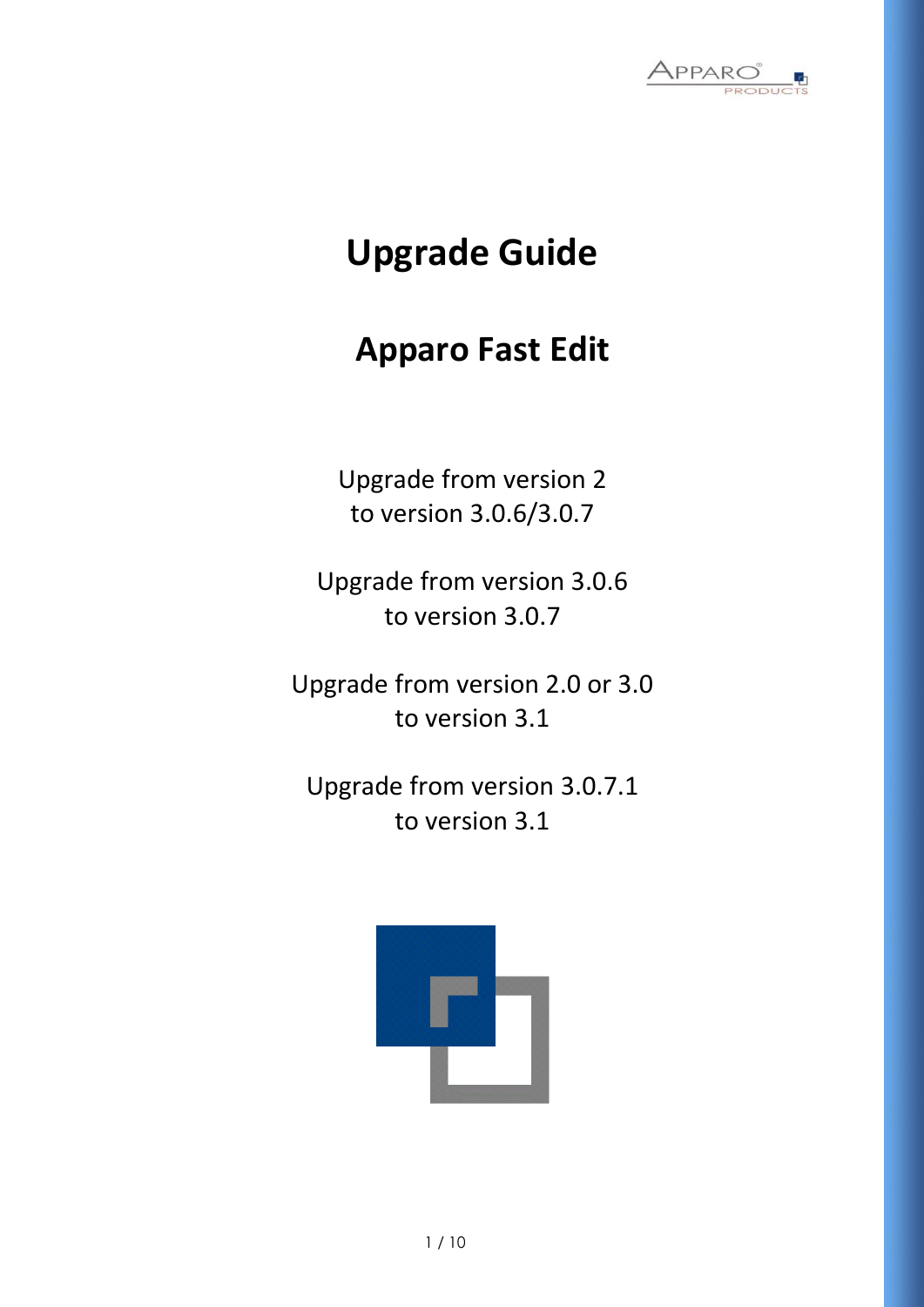

| 1              |     |                                                                              |  |
|----------------|-----|------------------------------------------------------------------------------|--|
| $\overline{2}$ |     |                                                                              |  |
| 3              |     | Uprade from version 2 to version 3.0.6 or from version 2 to version 3.0.7  4 |  |
|                | 3.1 |                                                                              |  |
|                | 3.2 |                                                                              |  |
|                | 3.3 |                                                                              |  |
|                | 3.4 |                                                                              |  |
|                | 3.5 |                                                                              |  |
|                | 3.6 |                                                                              |  |
|                | 3.7 |                                                                              |  |
|                | 3.8 |                                                                              |  |
| 4              |     |                                                                              |  |
| 5              |     |                                                                              |  |
| 6              |     |                                                                              |  |

**Hint: You need a new license for version 3.0 and a new key for version 3.1**

**Please contact the Apparo support: support@apparo.solutions**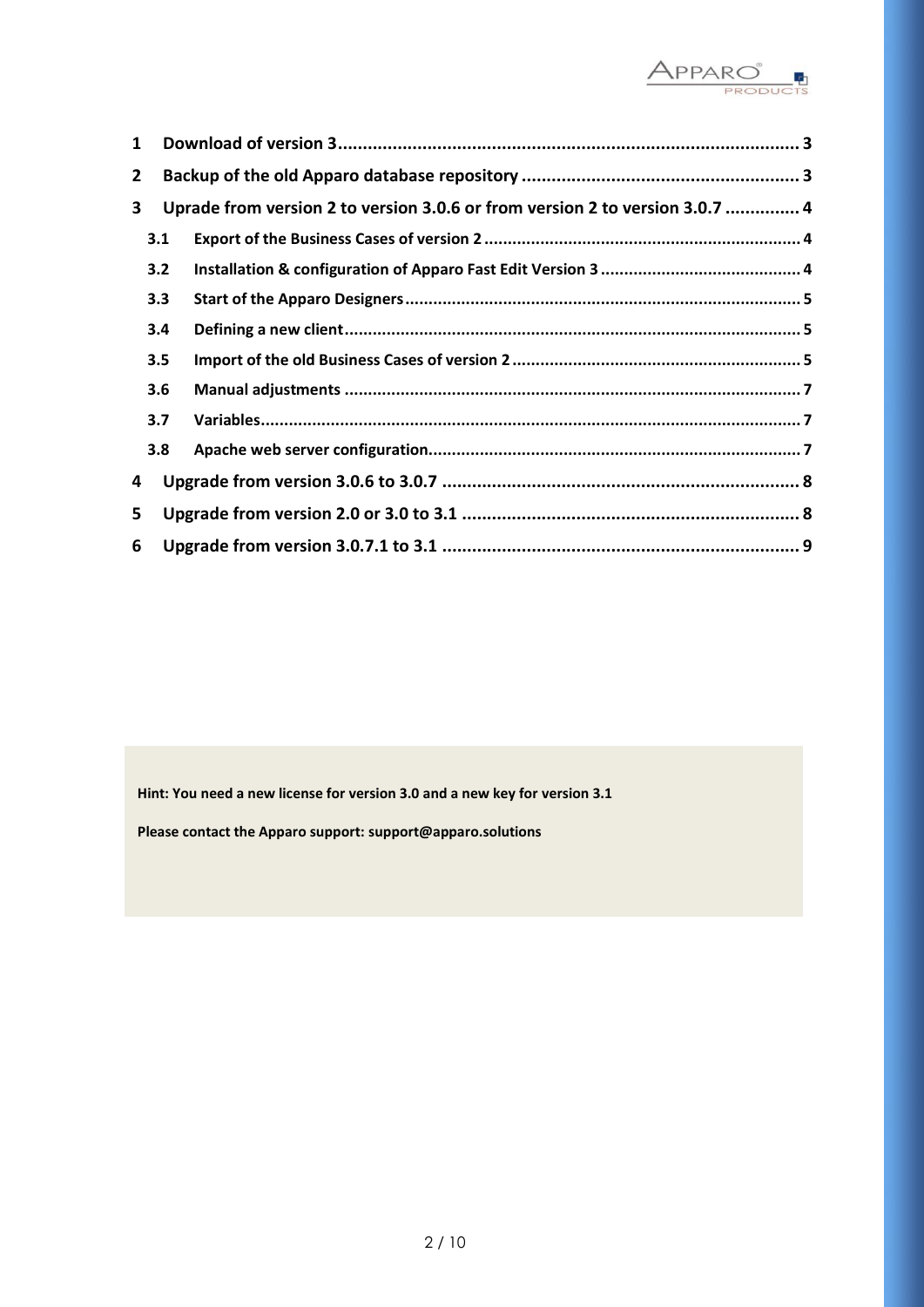

### <span id="page-2-0"></span>**1 Download of version 3**

You can find the new version in the Apparo download area:

http://download.apparo.solutions

**Login: trialfastedit PW: trialfastedit**

## <span id="page-2-1"></span>**2 Backup of the old Apparo database repository**

Backup with a backup tool the entire schema (Oracle or IBM DB/2) or the entire database (MS SQL Server) in that the Apparo repository is located. The repository contains all Business Cases and database connections.

Version 3 will add additional database tables into this schema.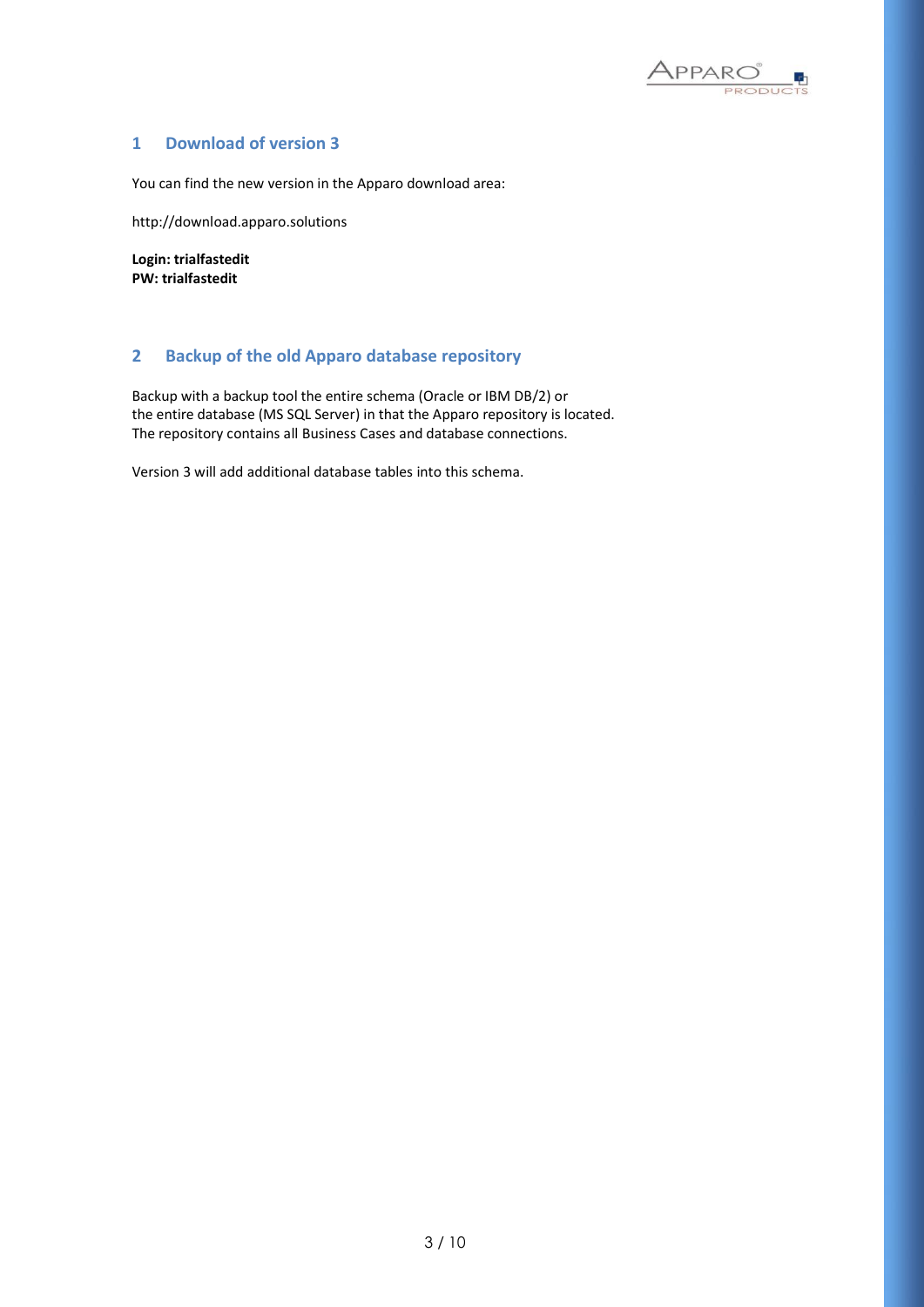

## <span id="page-3-0"></span>**3 Uprade from version 2 to version 3.0.6 or from version 2 to version 3.0.7**

#### <span id="page-3-1"></span>3.1 Export of the Business Cases of version 2

含

Please open your Apparo Designer of version 2, select all Business Cases and export with pressing "Export"

| ॼ<br>icon:              |                                  |                       |                                  |                 |                      |       |                      |                          |  |
|-------------------------|----------------------------------|-----------------------|----------------------------------|-----------------|----------------------|-------|----------------------|--------------------------|--|
| <b>Apparo Fast Edit</b> |                                  | de                    |                                  |                 |                      |       |                      |                          |  |
|                         | <b>Database Connections</b>      | <b>Business Cases</b> | <b>Report Management</b>         | Global Settings | <b>About Product</b> |       |                      |                          |  |
|                         | Business Cases (194/unlimited)   |                       |                                  |                 |                      |       |                      |                          |  |
| М                       | $\overline{1}$                   |                       | <b>Name</b>                      |                 |                      |       | Type   DB Conn.      | <b>Target Table/View</b> |  |
| ⊽                       | <b>BI_NULLTEST</b>               |                       | <b>BI NULLTEST</b>               |                 |                      |       | Table BI_OS          | ZT_NOTNULL_TEST          |  |
| ⊽                       | BI NULLTEST1                     |                       | <b>BI NULLTEST1</b>              |                 |                      |       | Table BI OS          | ZT_NOTNULL_TEST          |  |
| ⊽                       | BI_NULLTEST2                     |                       | <b>BI NULLTEST2</b>              |                 |                      |       | Table BI_OS          | ZT_NOTNULL_TEST          |  |
|                         | ⊽<br>Date_tests_reportvariable   |                       | Date tests reportvariable        |                 |                      |       | Table ORACLE_TESTING | DATE_TESTS               |  |
| ⊽                       | Date_tests_reportvariable_detail |                       | Date tests reportvariable detail |                 |                      | Table | ORACLE_TESTING       | DATE_TESTS               |  |
| ⊽                       | Message box                      |                       | Message box                      |                 |                      |       | Table TESTING        | SAMPLE SALES             |  |
| ᢑ                       | ORC WAG-Meldung fe               |                       | ORC WAG-Meldung fe               |                 |                      | Table | FF WORK              | dim secunant             |  |

#### <span id="page-3-2"></span>3.2 Installation & configuration of Apparo Fast Edit Version 3

Please start now the setup of version 3 and select the same architecture as for version 2 and overwrite the old installation using the old installation file path.

After that you can open the Configuration Manager.

Here you must replace the license with because the old key is for version 2 only.

After that please press the "Start Fast Edit" button.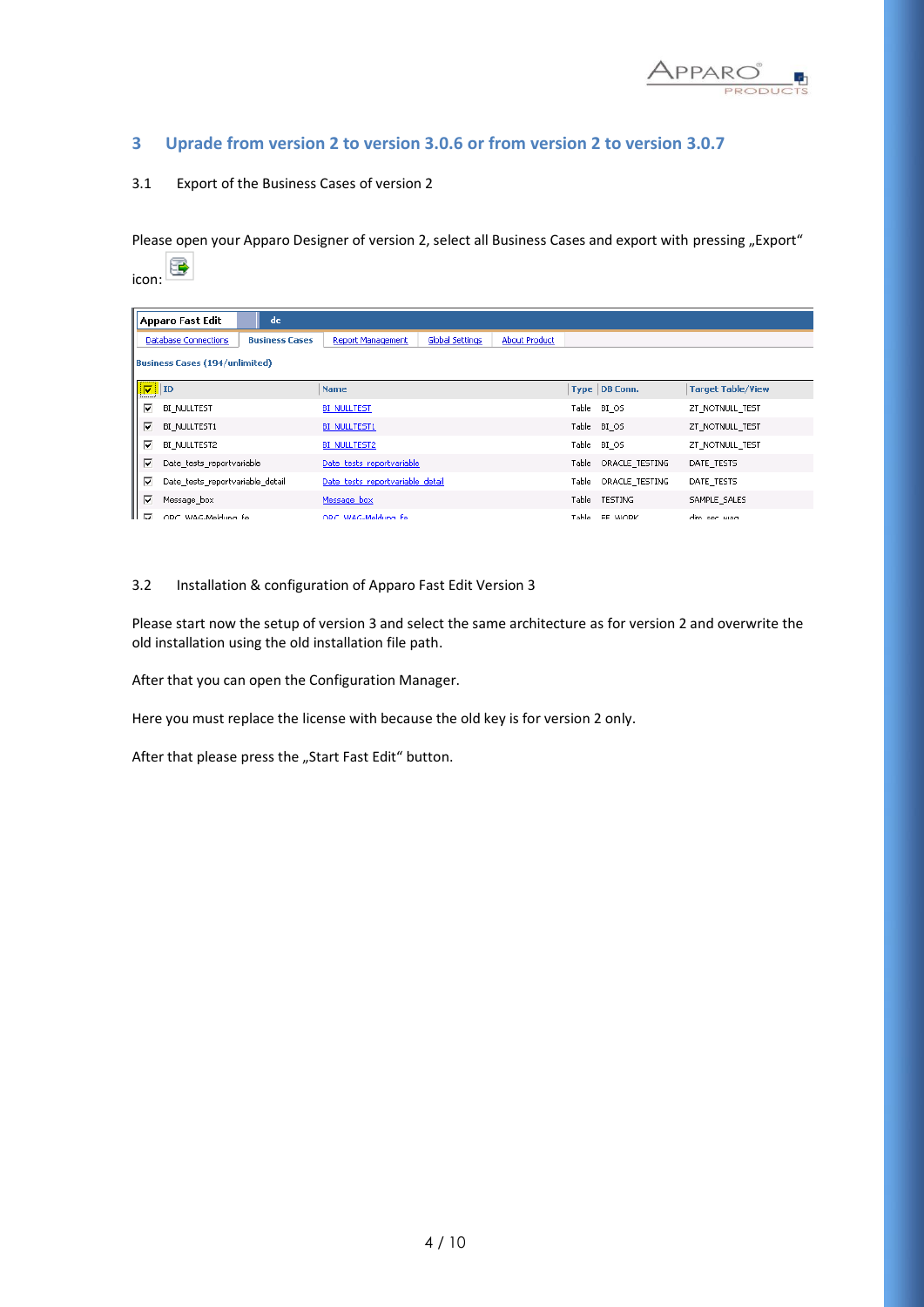

#### <span id="page-4-0"></span>3.3 Start of the Apparo Designers

If you install a standalone version of Apparo Fast Edit: Please update the hyperlink for the Apparo Designer.

Please open the Apparo Designer now.

#### <span id="page-4-1"></span>3.4 Defining a new client

Version 3 is supporting the concept of clients. Every client is an own world with own security, own Business Cases etc.

You can find a detail description in document "Configuration Guide".

#### <span id="page-4-2"></span>3.5 Import of the old Business Cases of version 2

Please select a Business Case folder on the left side or create a new one. All Business Cases of version 2 will be imported into this folder.

Example:

| $+$ New<br>$\triangleright$ Delete $\triangleright$ Fdit |  |  |  |  |  |  |  |  |
|----------------------------------------------------------|--|--|--|--|--|--|--|--|
| <b>Business Case Folders</b>                             |  |  |  |  |  |  |  |  |
| ' ☞ Standalone Demo                                      |  |  |  |  |  |  |  |  |
| l∎ Comment                                               |  |  |  |  |  |  |  |  |
| <b>For</b> eMail Excel Data Import                       |  |  |  |  |  |  |  |  |
| <b>Norkflow</b>                                          |  |  |  |  |  |  |  |  |
|                                                          |  |  |  |  |  |  |  |  |
|                                                          |  |  |  |  |  |  |  |  |
|                                                          |  |  |  |  |  |  |  |  |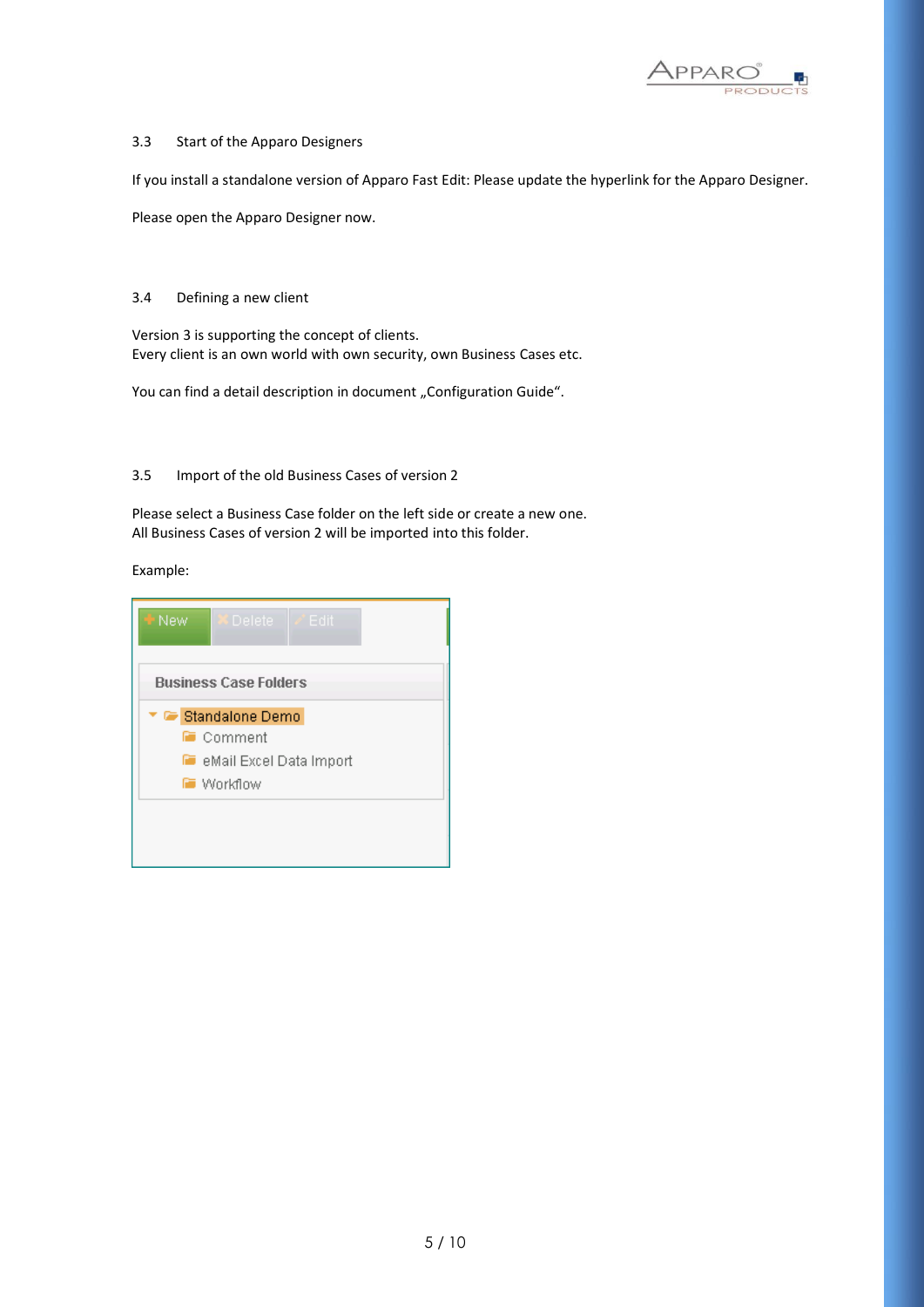

| Import<br>and select your file with all Business Cases of version 2.<br>Press the import button |  |
|-------------------------------------------------------------------------------------------------|--|
| Import of definitions from a file                                                               |  |
| Please select a definition file and click the OK button.                                        |  |
| Browse<br>No file selected.                                                                     |  |
| OK.<br>CANCEL                                                                                   |  |

## Import Options:

| Import definitions from a file          |                           |                        |                        |                         |                   |                     |   |  |
|-----------------------------------------|---------------------------|------------------------|------------------------|-------------------------|-------------------|---------------------|---|--|
| Import options                          |                           |                        |                        |                         |                   |                     |   |  |
| ↓ Overwrite existing Business Cases     |                           |                        |                        |                         |                   |                     |   |  |
| Overwrite existing connections          |                           |                        |                        |                         |                   |                     |   |  |
| Import security settings                |                           |                        |                        |                         |                   |                     |   |  |
| Please select items you want to import: |                           |                        |                        |                         |                   |                     |   |  |
| ᢦ                                       | <b>Business Case ID ♦</b> | Name $\Leftrightarrow$ | Folder path $\Diamond$ | Type $\hat{\mathbf{v}}$ | Connection name ♦ | Target table/view ♦ |   |  |
| է                                       | complex applicant         | complex applicant      |                        | Table                   | DB2_TESTING       | SAMPLE_APPLICANT    |   |  |
| V                                       | complex applicant BCS     | complex applicant BCS  |                        | Set                     |                   |                     |   |  |
| է                                       | complex applicant car     | complex applicant car  |                        | Table                   | Testing 1         | SAMPLE_CARS         | E |  |
|                                         |                           |                        |                        |                         |                   |                     |   |  |
| <b>IMPORT</b><br>CANCEL                 |                           |                        |                        |                         |                   |                     |   |  |

After pressing IMPORT button the system will start the import. That need some minutes.

Next step: You will see a list of all imported Business Cases and database connections.

| Import definitions from a file |             |                          |                                                                                                                                                                                                                                                                                            |  |
|--------------------------------|-------------|--------------------------|--------------------------------------------------------------------------------------------------------------------------------------------------------------------------------------------------------------------------------------------------------------------------------------------|--|
| Import results                 |             |                          |                                                                                                                                                                                                                                                                                            |  |
|                                |             |                          | . The import file contains messages for language 'it', but the language is not installed for the current client. The messages were ignored.<br>. The import file contains messages for language 'nl', but the language is not installed for the current client. The messages were ignored. |  |
| Definition name                | Folder path | Definition type          | Operation                                                                                                                                                                                                                                                                                  |  |
| DB2 TESTING                    |             | Database Connection      | New definition was created using values from the import file.                                                                                                                                                                                                                              |  |
| Testing 1                      |             | Database Connection      | New definition was created using values from the import file.                                                                                                                                                                                                                              |  |
| complex applicant              |             | Table Business Case      | New definition was created using values from the import file.                                                                                                                                                                                                                              |  |
| complex applicant BCS          |             | <b>Business Case Set</b> | New definition was created using values from the import file.                                                                                                                                                                                                                              |  |
| complex applicant car          |             | Table Business Case      | New definition was created using values from the import file.                                                                                                                                                                                                                              |  |
|                                |             |                          |                                                                                                                                                                                                                                                                                            |  |
| OK.                            |             |                          |                                                                                                                                                                                                                                                                                            |  |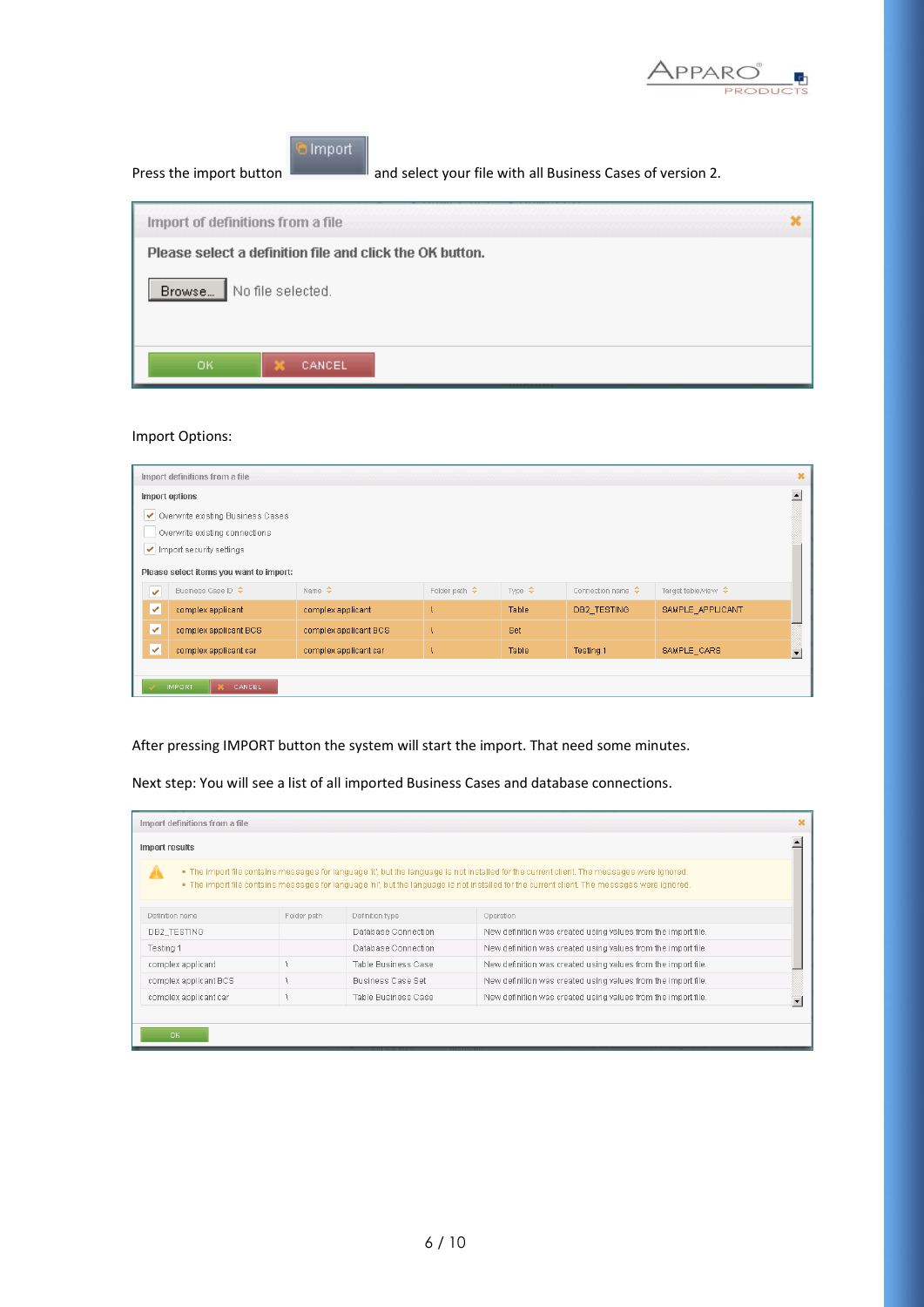

#### <span id="page-6-0"></span>3.6 Manual adjustments

#### <span id="page-6-1"></span>3.7 Variables

#### **Variable output format**

In Version 3 the output format of a variable can be explicitly defined. We recommend to check especially number outputs with defined decimal places.

#### **Internal variables**

The internal variable <%BC\_NAME%>, which contains the name of the current Business Case, was renamed due possible name conflicts with widget referenz variables of the column , BC\_NAME' to <%AFE\_BC\_NAME%>.

When upgrading to version3 the system is automatically renaming those variables (also the widget referenz variables in usage).

#### <span id="page-6-2"></span>3.8 Apache web server configuration

The configuration of the Apache web server was extended by:

ProxyPass /KFE balancer://ApparoFastEdit/KFE ProxyPassReverse /KFE balancer://ApparoFastEdit/KFE ProxyIOBufferSize 32768 <Proxy balancer://ApparoFastEdit>

#### **This entry must be entered manually.**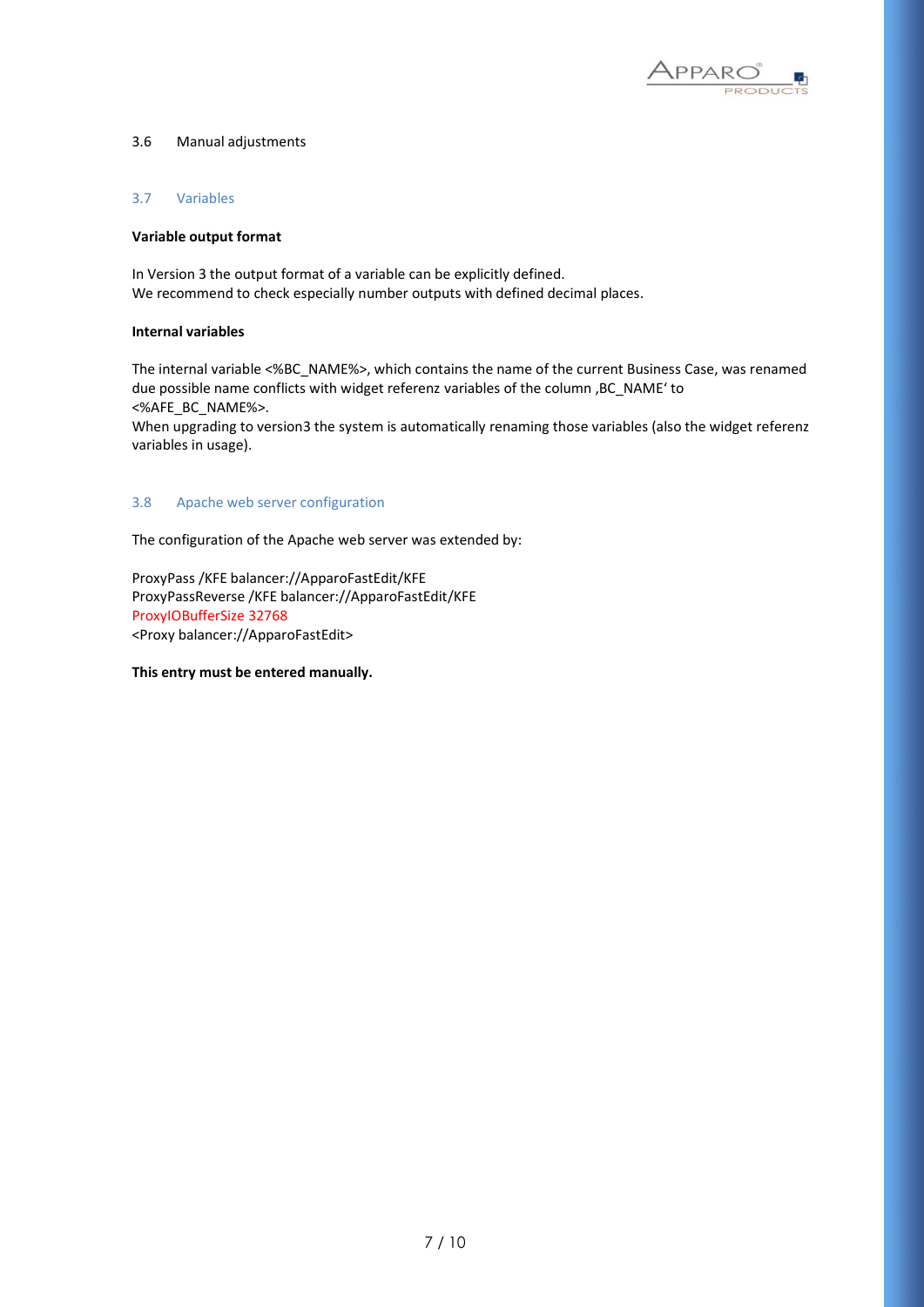

### <span id="page-7-0"></span>**4 Upgrade from version 3.0.6 to 3.0.7**

Apparo Fast Edit Version 3.0.7.0 requires a new empty database repository. The old repository of version 3.0.6 can't be reused.

Therefore the following steps are necessary:

- Backup the old repository of version 3.0.6
- Export of all clients in a file (see Apparo Designer, client chapter)
- Creation of a new database login user
- installation of version 3.0.7, the old installation directory can be reused., so that the configuration can be

adopted

- In Apparo Configuration Manager: changing the database user login in the section "Repository".
- Start the application by clicking button "Start Fast Edit"
- Opening of new Apparo designer and import all old clients of version 3.0.6
- Update all used languages of all clients

#### <span id="page-7-1"></span>**5 Upgrade from version 2.0 or 3.0 to 3.1**

Apparo Fast Edit Version 3.1 requires a new empty database repository. The old repository of version 2.0 or 3.0 can't be reused.

Therefore the following steps are necessary:

- Backup the old repository of version 3.0
- **Export of all Business Cases into a file** (see Apparo Designer, chapter "Business Cases"), exporting of a complete client and then importing into the new environment is not supported
- Creation of a new database login user for the new database repository
- installation of version 3.1, the old installation directory can't be reused
- In Apparo Configuration Manager: changing the database user login in the section "Repository".
- Start the application by clicking button "Start Fast Edit"
- Opening of new Apparo designer and creating manually a new client, import all necessary languages
- Importing of the file with the Business Cases into the new client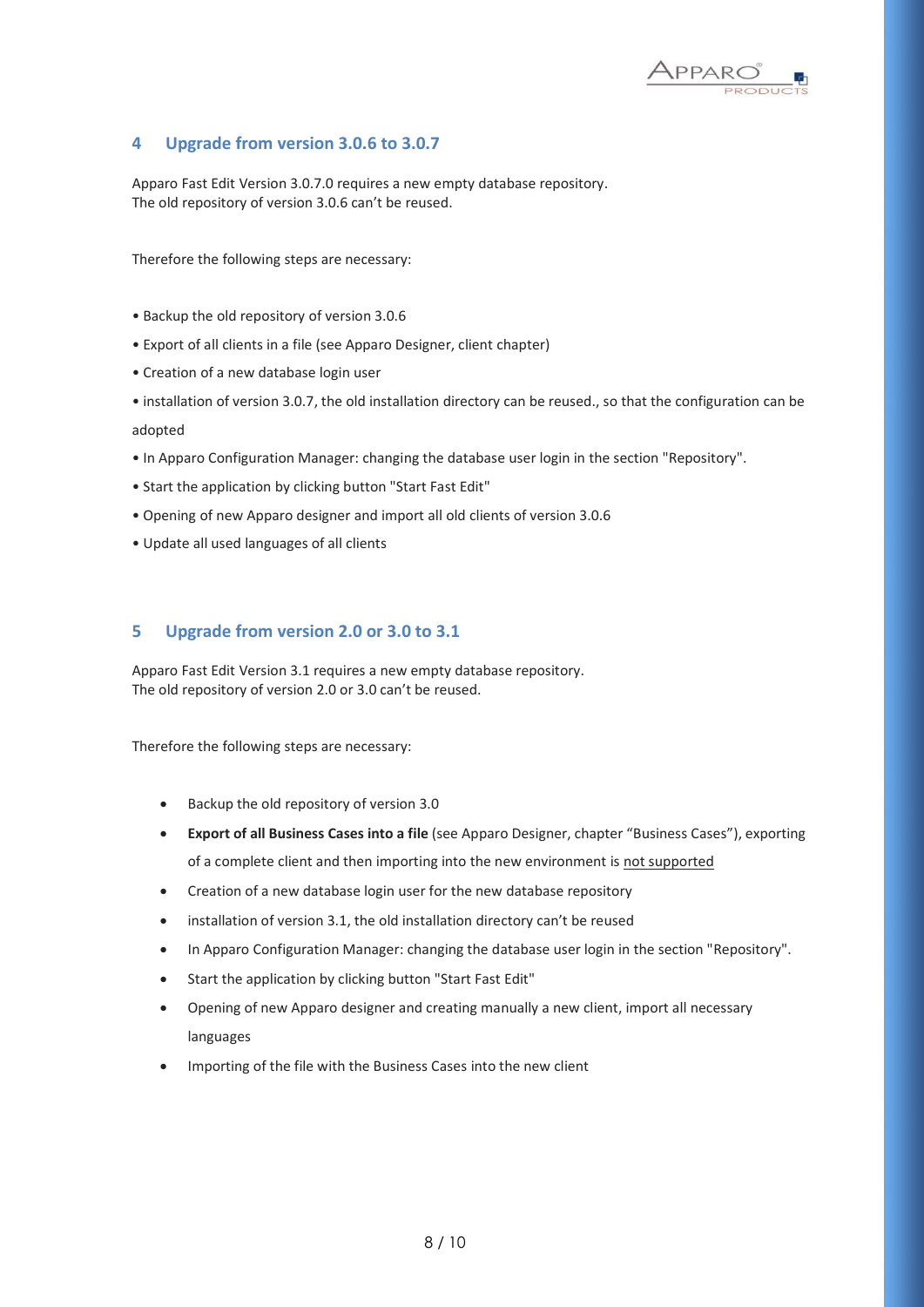

## <span id="page-8-0"></span>**6 Upgrade from version 3.0.7.1 to 3.1**

Apparo Fast Edit Version 3.1 requires a new empty database repository. The old repository of version 2.0 or 3.0 can't be reused.

Therefore the following steps are necessary:

- **Export of all existing Clients into a file** (see Apparo Designer, chapter "Clients")
- Creation of a new database login user for the new database repository
- Stop the service/process ApparoFastEdit3.0.7.1
- Installation of version 3.1 in a new folder (e.g. Apparo31), the old installation directory can't be reused
- In Apparo Configuration Manager: Changing the database user login in the section "Repository". Copy the other settings from the Configuration Manager of Version 3.0.7.1
- Start the application by clicking button "Start Fast Edit"
- Importing of the files with the Clients in the Apparo Designer
- Update all used languages of all clients